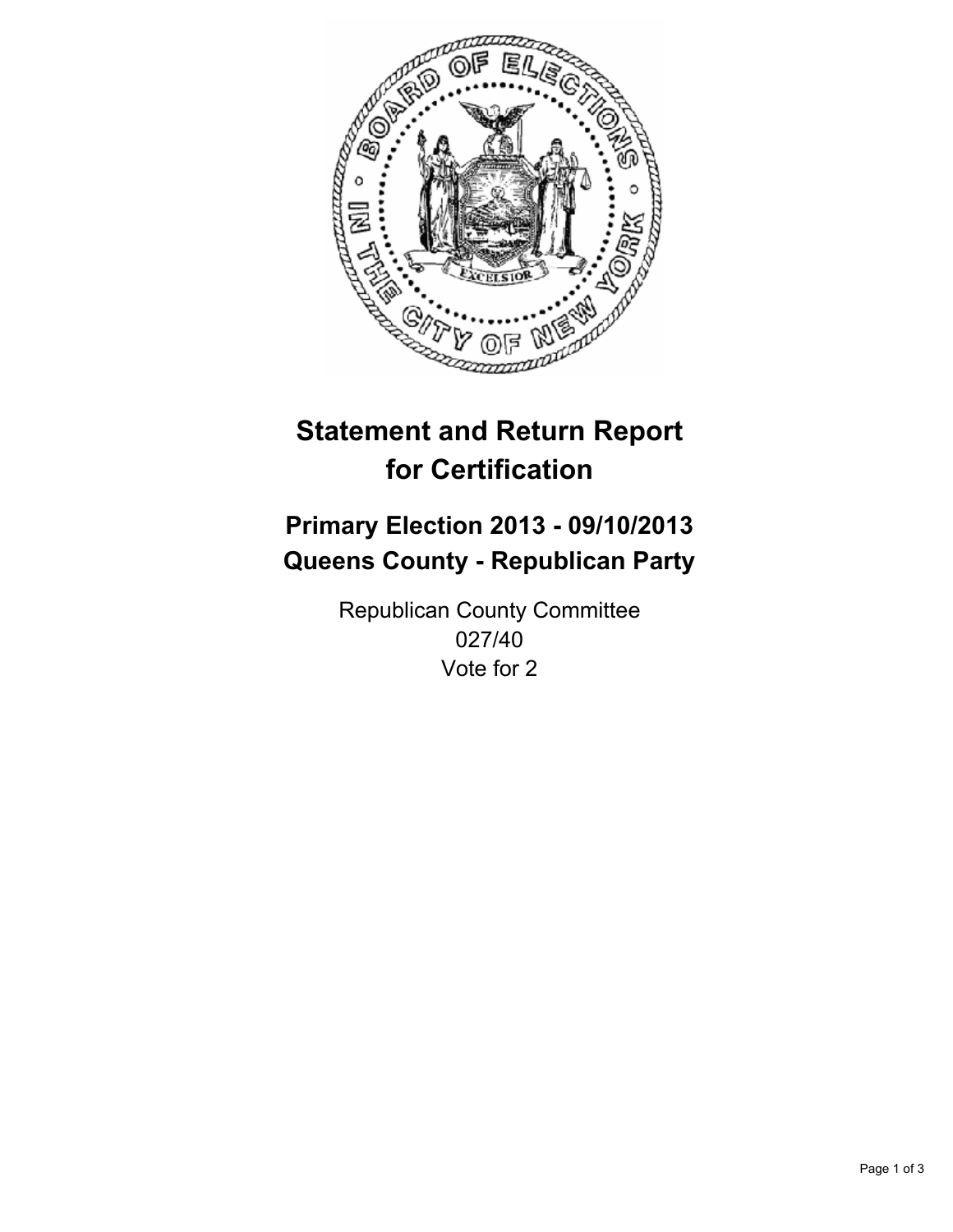

## **Assembly District 40**

| <b>EMERGENCY</b>     | 0  |
|----------------------|----|
| ABSENTEE/MILITARY    | 0  |
| <b>FEDERAL</b>       | 0  |
| SPECIAL PRESIDENTIAL | 0  |
| <b>AFFIDAVIT</b>     |    |
| MUQADDAS I. ALI      |    |
| NAOMI OATES          | 5  |
| KENNETH M. GODFREY   |    |
| <b>WANDA ANTOSH</b>  | 0  |
| <b>Total Votes</b>   | 13 |